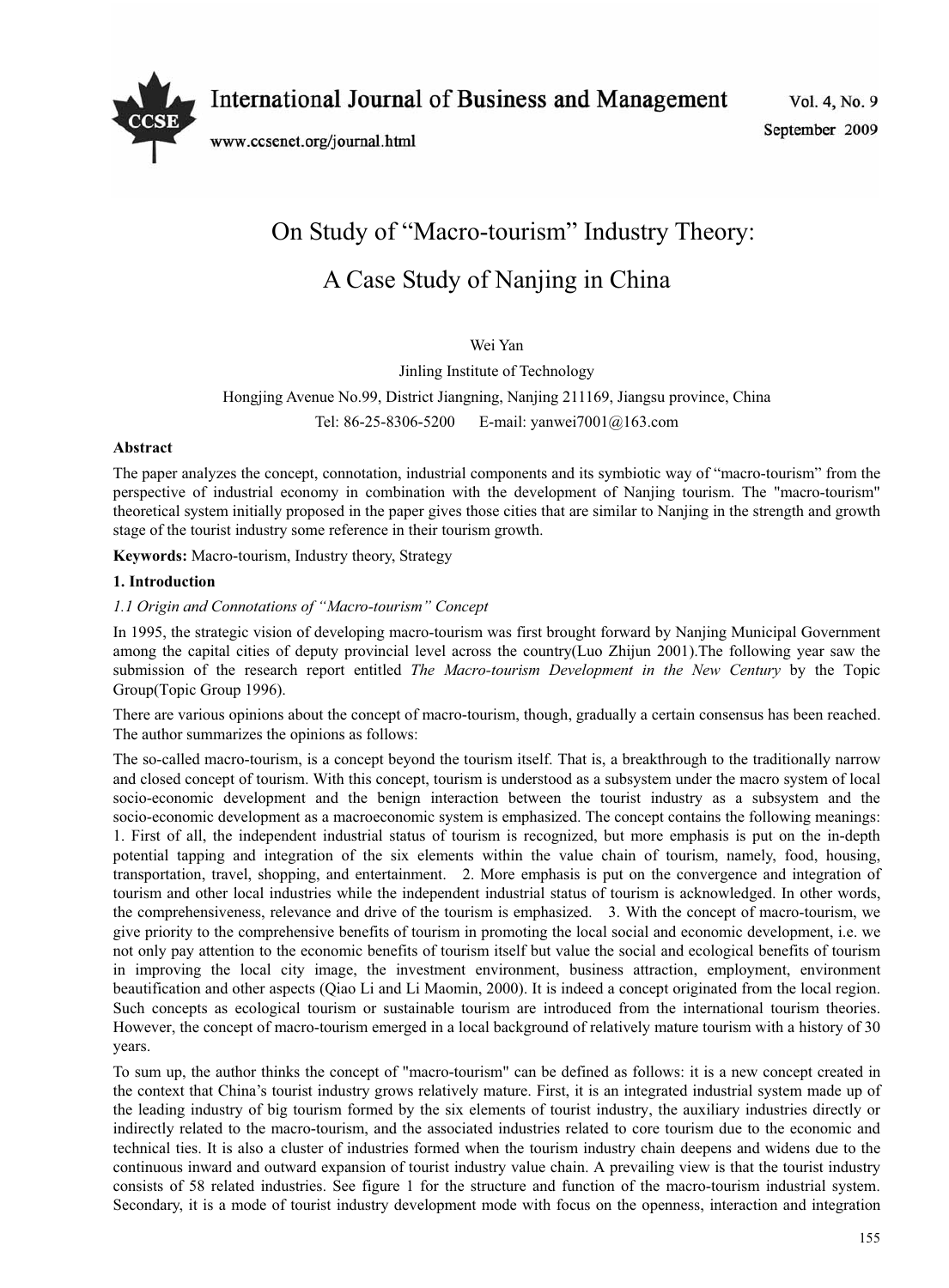between the tourist industry and the related industries for the maximum overall benefits of the whole macro-tourism industrial system as well as the coordinated development of the social-economic-ecological macro-system.

#### Insert Figure 1 here

It is easy to see from the above figure that the macro-tourism industrial structure is featured by objective, overall, hierarchical and dynamic nature. To put it in simple words, the authors holds that "macro-tourism" is reflected by the large scale and scope of the tourist industry system as well as its multiple benefits and regional cooperation.

The macro-tourism concept is different from the traditional tourism concept in its new outlook toward resources, market and development.

First of all, the concept of macro-tourism replaces the tourism resources outlook in the traditional tourism concept with the theory of "Tourist Attraction", which ensures the comprehensiveness of tourism. In the traditional tourism concept, what attracts the tourists in the tourism destination are natural and human tourism resources. However, in the concept of macro-tourism, any visible or invisible element that attracts tourists can be regarded as the tourism resources in a broad sense. Such progress in the concept broadens the industrial components of the tourism as well as lays a theoretical foundation for the tourism to give a full play to its soft strength. For instance, Singapore takes pride in its ability to resolve the housing of its citizens on a tiny land and therefore shows the domestic and overseas tourists its achievements in housing construction as a tourism resource. Coincidentally, the activity of "Millions of citizens tour around Nanjing" organized by the Propaganda Department of the Nanjing Municipal Party Committee has the similar effect.

Secondary, the concept of macro-tourism contains the market outlook that the traditional tourism concept is void of. In the traditional tourism concept, the real tourists refer to those leaving their residence to spend the night elsewhere with motive to travel and strong capacity to pay the expense; while in the macro-tourism concept, anyone with motive to travel is a tourist regardless of the expense and whether to stay overnight elsewhere or not. For example, the trip rate for the urban residents in Jiangsu Province was 164.58% in 2005 and that for Nanjing residents was above the average rate with the number of trips 62,000,000 person times. The data are obviously obtained through the statistics according to the macro-tourism concept.

Thirdly, the development outlook of comprehensive benefits contained in the macro-tourism concept ensures the multiple benefits. In the traditional tourism concept, the pursuit of maximum self economic benefits is taken as the major target and the linkage effect between the social benefits and industrial chains of tourism tends to be neglected. However, in the concept of macro-tourism, tourism is nothing but the subsystem of national economy with linkage. Therefore, the focus is put on the self economic benefits as well as its leading function on other industries. It is calculated that the income of per 1 US dollar in the foreign tourism may add 2.5 US dollars to GDP; while in China, the same income may add 3.12 US dollars to GDP and add 5.9 US dollars to the FDI.

#### *1.2 The Effect of Macro-tourism Industry*

From the standpoint of GDP statistics, the macro-tourism has greater potential than the traditional tourism in promoting the growth of national economy (Xu Lin and Dong Suocheng 2007) benefits of tourism were reflected by directly adding the economic income of the departments and units engaged in tourism without taking the drive and relevance of tourism into account.

From the perspective of industry, the macro-tourism has multiple influences on national economy and thus applies stronger impact on GDP. First, take the travel services provided by the domestic tourism enterprises as consumption (C) which influences the added value of consumption in GDP accounting; Secondly, take the expenditures on the buildings, facilities and equipment that the travel services are rely on as investment (I) which influences the added value of investment in GDP accounting; Again, the travel consumption by the outbound tourists is taken as imports (M), which influences the added value of imports in the GDP accounting; The relevant travel services the domestic tourism enterprises provide to the inbound tourists are taken as exports  $(X)$ , which influences the added value of exports in the GDP accounting. GDP is calculated in the following equation: GDP =  $C + I + X - M$ . Therefore, the macro-tourism has a greater potential in promoting the growth of national economy.

Compared with the traditional tourism, the macro-tourism industry system has a higher relevance and stronger drive. The research data suggest that China's international tourism income multiplier is between 3.56 and 4.97, the correlation coefficient between the international tourism income and the third industry is 0.978, that between the international inbound tourism and export trade is 0.977; and that between the international inbound tourism and investment attraction is 0.943. The above data suggest that due to the development of macro-tourism, the tourism will surely have a stronger impact on other industries and the local social economic development.

Compared with the traditional tourism, the macro-tourism industry system may create more employment opportunities.

As a typical labor-intensive industry, tourism is made one of the industries with the strongest drive to employment due to its strong employment multiplier effect.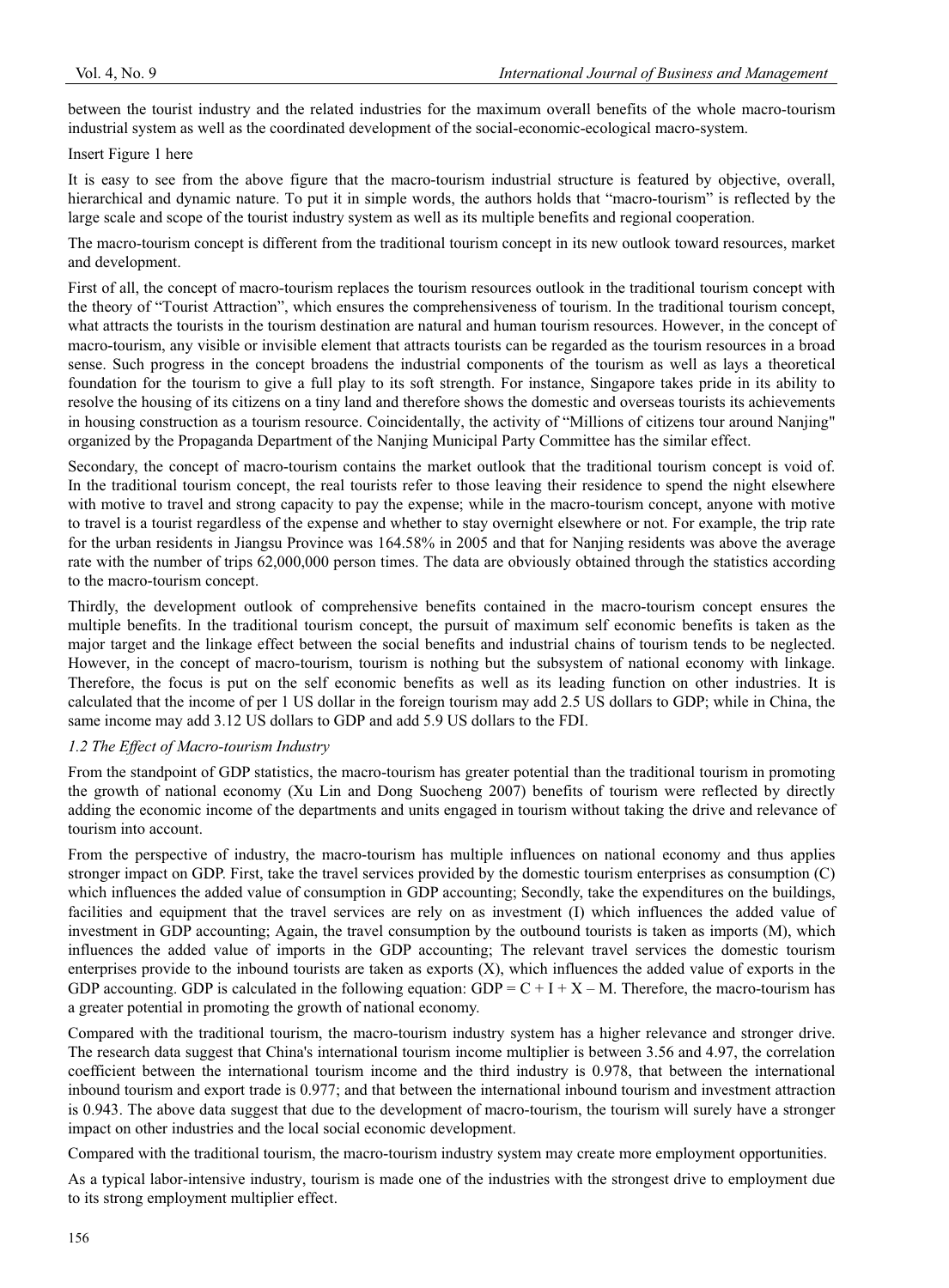In the project of tourism employment research jointly organized and completed by the National Development and Reform Commission and China National Tourism Administration, tourism employment is classified into "employment in tourism core industry", "employment in Industry with tourism feature", and "employment in tourism economy". Among them, "employment in tourism core industry" refers to the number of direct employment in tourism released in China's tourism statistics; "employment in industry with tourism feature" means the employment in the industries related to tourism. In fact, the contribution of tourism to the employment in the relevant industries accounts for over 10%; "employment in tourism economy" is defined in line with the definition of UNWTO, referring to the employment in the macro-tourism industry composed of tourism and the directly or indirectly related industries. The statistical result shows that the multiplier coefficient between the employment in industry with tourism features and in tourism economy is 1:3 while that between the employment in the tourism core industry and tourism economy is 1:8.

Compared with the traditional tourism, the macro-tourism industry system more likely gives birth to new tourism format which may become a new economic growth point in promoting the tourism economic development.

There exists coordination and innovation effect among the industrial units within the macro-tourism. The 14 industrial and agricultural tourism model areas of state level are the fruit of industrial integration. The agricultural and industrial tourism become the new economic growth points promoting the development of tourism in Nanjing. According to the statistics of the authorities in charge of tourism, in 2007 the five suburban zones and counties – Jiangning, Lishui, Gaochun, Pukou and Luhe received tourists totaled 5,470,000 person times and the total income of tourism reached CNY 6 billion accounting for 9.8% of the total income of tourism across Nanjing for the first time. The fast-growing tourism economy in suburban zones and counties plays an important role in the rapid development of tourism in Nanjing.

#### **2. Theoretical Foundation for Macro-tourism Industry**

#### *2.1 The Theory of Industrial Life Cycle*

The industrial life cycle refers to the whole period when the industry of certain type emerged till completely retreated from the social economic activities. The industrial life cycle mainly includes four phases: naive period, growing period, maturity period and declining period. The main indexes to recognize the phase of industrial life cycle are: market growth rate, demand growth rate, product varieties, number of competitors, entry to and exit from barriers, technological renovation and user purchase etc.

The author thinks that as Nanjing tourist industry is at the growing period and its basic task is to further strengthen itself, it is objective and necessary to change the growth mode of Nanjing tourism economy and realize the upgrading of tourist industry by choosing the macro-tourism model to integrate the endogenous and exogenous variables.

The author's judgment about the life cycle of Nanjing tourist industry is mainly based on the following three points. First, recent years have seen the continuous fast growing of Nanjing tourist industry. The total tourism income in Nanjing increased to CNY 46.28 billion in 2006 from CNY 22.04 billion in 2002 with an average growth rate of 20%, ranking the fourth place for consecutive 4 years among the 15 cities of deputy provincial level across the country. The foreign exchange earnings from international tourism was up to US\$ 677 million in 2006 from US\$ 323 million in 2002 with an average increase of 20.3%. The number of domestic tourists to Nanjing rose from 20,760,000 person times in 2002 to 38,000,000 person times in 2006, increasing at an average rate of 16.3% while the number of overseas tourists to Nanjing went up from 56,130,000 person times in 2002 to 100,920,000 person times in 2006, increasing at an average rate of 15.8% per year.

Second, there is no sign of growth limit for Nanjing tourist industry even thought it maintains high-speed growth. There was still a good tendency of fast development for Nanjing tourist industry in 2007. In 2007, the income from tourism was totaled CNY 61.49 billion, up by 25.2% over the same period of the previous year. The earnings of foreign exchange from tourism were US\$ 808 million with year-on-year growth of 19.3%. Nanjing received the domestic and overseas tourists totaling 46,051,200 person times, increasing by 18.1% over the same period of the previous year. The number of the overseas tourists totaled 1,161,200 person times and that of the domestic tourists 44,890,000 person times, up by 15.1% and 18.1% respectively. Moreover, Nanjing tourist industry plans to achieve the total tourism income of CNY 100 billion by the year 2010.

Third, there is a large stock in the Nanjing tourist industry without reduction in growth rate. Up to the end of 2007, there were 436 travel agencies in Nanjing, an increase of 26 over the end of the previous year. There were 143 tourism-star hotels, up by 6; 31 four-star and five-star hotels, up by 9. 35 scenic spots of A level, increasing by 7 as against the end of the previous year. There were 14 industrial and agriculture model areas of the national level.

#### *2.2 Proliferation Effect Theory of Leading Industry*

U.S. development economist Rostow believes that no matter what the period is, even in a mature and growing economic system, economic growth remains as a result of the rapid expansion of the few leading departments, and such an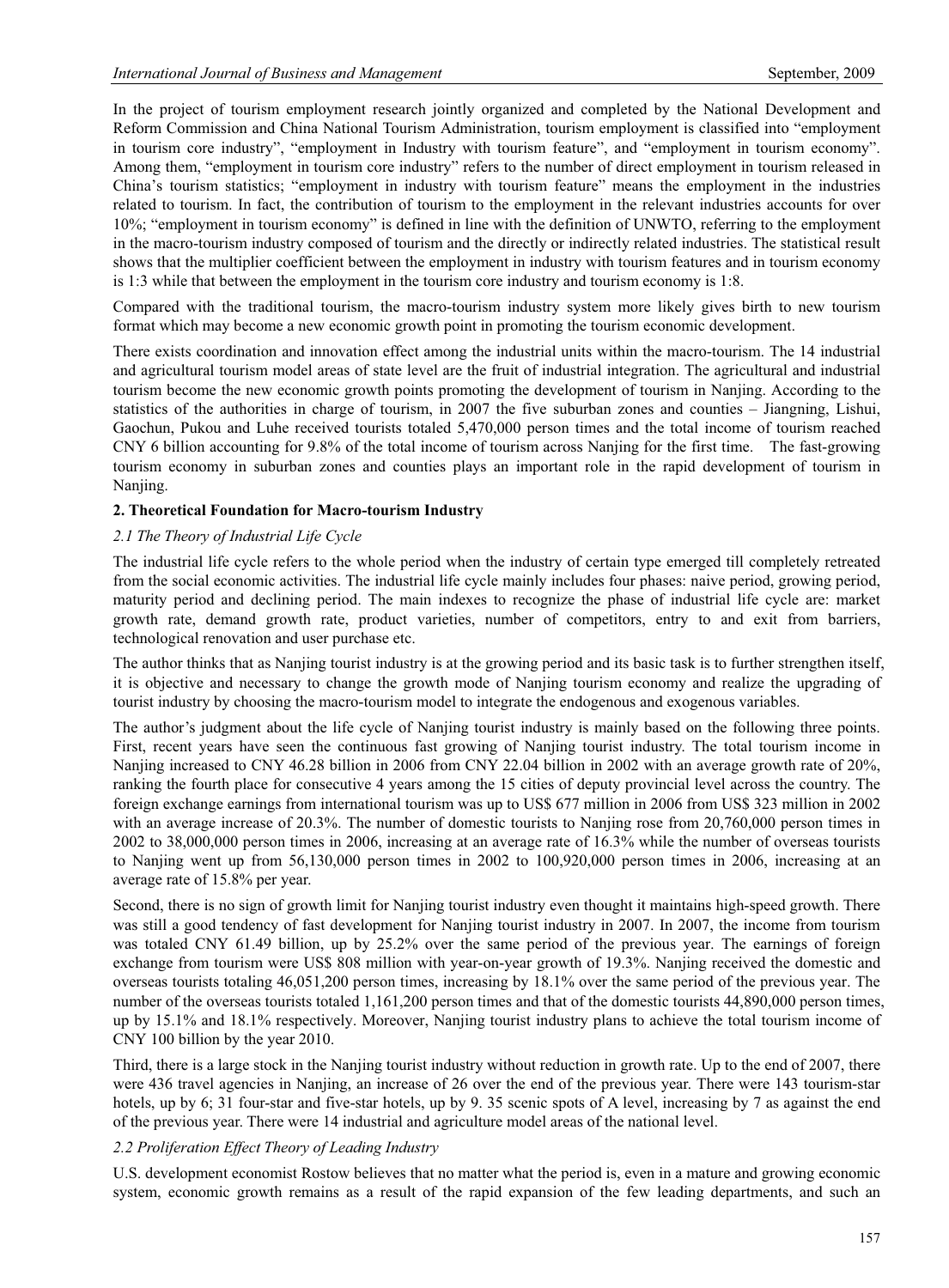expansion also exerts a significant influence on other industries, that is the proliferation effect of leading industry, including recalling effect, flanking effect and forward effect. This is known as the Rostow Proliferation effect theory of leading industry.

In 2007, the total income from Nanjing tourism accounted for 18.78% of GDP and 38.82% of the added value of the third industry. From these two data we can easily come to the conclusion that Nanjing tourism, as a pillar industry, is taking the lead in the third industry. What's more, we may conclude that Nanjing tourist industry is equipped with the characteristics of leading industry through the further analysis of the proliferation effect.

The forward effect of Nanjing tourism refers to that the leading industry can evoke new economic activities or derive new industrial departments and may even establish new platform for the next important leading industry. The development of Nanjing tourism directly promotes the growth of the local transportation, hotels, scenic spots, retail stores, entertainment, exhibition, real estate and other industries.

The recalling effect of Nanjing tourism refers to that the high-speed growth of leading industry creates new demand for investment in various elements and thus stimulates the development of these industries. The development of Nanjing tourism stimulates the investment from the construction industry, post and telecommunications communications industry, finance and insurance industry, automobile manufacturing, culture and education industry to tourist industry.

The flanking effect of Nanjing tourism refers to that the rise of the leading industry will influence the local social and economic development. The development of Nanjing tourist industry promotes a new-round city construction and the tangible and intangible cultural heritage protection. Meanwhile, it plays a positive role in displaying the city image of Nanjing, optimizing the investment environment and promoting the environment protection.

The comprehensive, open and interactive tourist industry of Nanjing coincides with the proliferation effect of leading industry. This, again proves that the concept of macro-tourism is scientific and feasible.

#### *2.3 Symbiosis Theory*

The term Symbiosis was first originated from biology and presented by Germany mycologist Anton de Bary in 1879, meaning "Creatures of different species live together linked by some substance." After 1950s, the symbiosis theory has been applied to many fields of social study. In general sense, symbiosis refers to the relation formed between the symbiotic units in some symbiotic mode in a certain symbiotic environment. It consists of three elements, namely, symbiotic unit, mode and environment. Among them, symbiotic unit refers to the basic energy production and exchange unit of symbiosis, i.e. the basic material condition to form the symbiosis. The symbiotic environment refers to the exterior conditions for the existence and development of symbiosis.

The industry of macro-tourism meets the requirements of symbiosis theory for three elements. The tourist industry and the relevant 58 industries constitute the symbiotic unit. There are various interaction between the symbiotic units contained in the industry of comprehensive tourist in a certain socio-economic context, which means the existence of symbiotic model.

According to the symbiosis theory, there exists self-organization process between the units of the macro-tourism industry as well as the individuality of symbiotic process which is demonstrated as the coordination and even innovation among the units of each industry. That is to say, according to the symbiosis theory, the macro-tourism is not merely the simple sum of the units of each industry. Instead, there exists the coordination effect of " $1+1>2$ " and it is possible to create new industries through the integration of existing industries.

#### **3. The Symbiosis Model within the Macro-tourism Industry**

The ideal symbiosis model in the industry of macro-tourism is the combination of symmetrical mutually-beneficial symbiotic model with the integrated symbiotic organizational model.

Within the industry of macro-tourism, each industry maintains association by means of products, labor, technique, employment and investment with tourism as the center, which is the basis for the existence of the industry of macro-tourism. However, those concepts used to express the industrial association in the traditional industrial economy like forward association and backward association, one-way association and round-way association, direct association and indirect association can only explain the internal association of the macro-tourism industry in superficial level. Moreover, we analyze the industrial association of macro-tourism to promote the development of macro-tourism through the understanding of its internal logic structure. Therefore, it is necessary to analyze the ways of industrial association of macro-tourism by implanting the relevant theories of other specialties. The symbiosis theory mentioned above is a good choice.

In the symbiosis theory, the way of interaction between the symbiotic units or the form of combination is known as symbiotic model, including four symbiotic behavior patterns - Parasitic, symbiotic partial benefit, mutual non-symmetrical symbiotic and mutually symbiotic symmetry and four symbiotic organization patterns - point symbiosis, intermittent symbiosis, continuous symbiosis and integration symbiosis.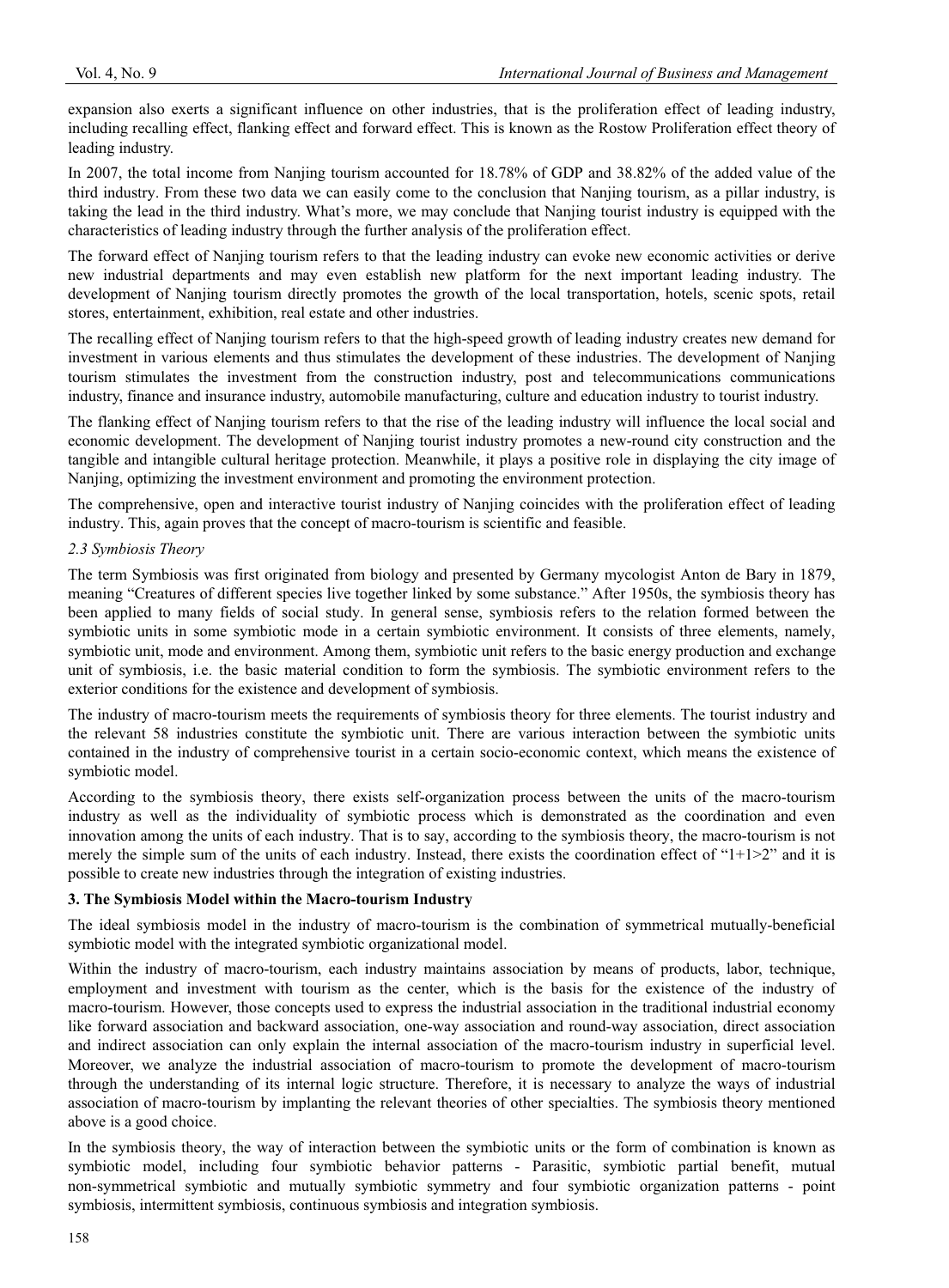It should be said that the ideal symbiotic model between the industries of macro-tourism is the combination of mutually-beneficial symbiotic model with the integration symbiotic organizational model. The "symmetric mutually-beneficial symbiosis" behavior pattern and "the integration symbiosis" organizational model are the ideal approach to achieve Win - Win and Multi – win. "Symmetric mutually-beneficial symbiosis" is the basic direction and fundamentals for the evolution of symbiotic system. The symmetric mutually-beneficial symbiosis state may reach Pareto optimal and meanwhile is the best incentive-compatible status or state of the best allocation of resources. "Integration symbiosis" means that there are stable leading symbiotic interface and domination media between the symbiotic units so that the symbiont with independent nature and function is formed. The all-direction communication and interaction ensures stable symbiotic relations.

Nevertheless, it is pity that the symbiotic model among the industries of the macro-tourism in Nanjing is just at the phase when the non -symmetrical mutually-beneficial symbiosis and the continuous symbiosis are combined. The combination of symmetrical mutually-beneficial symbiosis and the integration symbiosis should be the target for the development of the industry of macro-tourism in Nanjing, which marks the real maturity of the industry.

#### **4. How to Measure the Degree of Integration**

The symbiotic model between the industries of Nanjing macro-tourism is at the phase of non-symmetrical mutually-beneficial symbiosis and continuous symbiosis.

According to the interactive relationship between the service industry and manufacturing industry and agriculture in Jiangsu province, we may infer that the interaction between the Nanjing tourist industry and the relevant industries is non-equilibrium and the integration of the industries of the macro-tourism is just at the beginning.

From Lyon Ti-fu matrix (table 1), we may find that whenever the final use is increased by 1 unit in the manufacturing industry, the influential factor on the demand for the same industry could be 2.692794 and that for service industry is just 0.336495; whenever the final use is increased by 1 unit in agriculture, the influential factor on the demand for the same industry is 1.377853 while that for service industry is just 0.185153. Meanwhile, the influential factor of service industry on manufacturing industry, agriculture and the same industry is 0.592797, 0.110273 and 1.378234 respectively. It shows that the influence of the production of manufacturing industry, agriculture and service industry on the same industry is above the average level of impact on the entire society while the influence of one industry on the other two is relatively low. So we may conclude that the three industries are featured with internal cycle of high level but there is low association among the three industries (Yu Minghua 2007).

Due to the limit of statistical data, we may understand the service industry as tourist industry and take manufacturing industry and agriculture as the tourism-related industry. Generally such a qualitative conclusion can be reached that tourist industry is interdependent on other related industries but such dependence is not balanced. The reliance of the related industries on the tourist industry is relatively low (the comprehensive influential factor of manufacturing industry and agriculture on service industry is 0.521648) while the reliance of the tourist industry on the related industries is comparatively high (the comprehensive influential factor of service industry on manufacturing industry and agriculture is 0.703070). It shows that the integration of tourist industry and the related industries are at an earlier phase in the industrial chain. There is not a notable tendency for the integration of the tourist industry and the related industries.

#### Insert Table 1 here

The table 2 shows that the direct consumption coefficient and the total consumption coefficient of tourist industry to the manufacturing industry are 0.001079 and 0.006643 respectively, ranking the  $16<sup>th</sup>$  in the service industry (the author has doubts on the statistical standards applied here). The data proved the above conclusion from another side (Yang Xuan, 2006).

#### Insert Table 2 here

#### *4.1 The Integration Mode between the Industries of Macro-tourism*

In the symbiosis of the macro-tourism industry, there is pervasiveness between the symbiotic units of tourism and new tourist industry system can be formed by the wide integration with other industries. The tourism symbiotic units can be embedded in the related industries and give the industries the tourism function and thus promoting the development of the related industries so as to form the symbiotic and win-win effect. Besides, we may search the relevant matching integrated unit among different industries with the tourism symbiotic unit as the center so as to form the tourist products satisfying the needs of tourist market and to realize the optimization and upgrading of the structure of tourist products (Wang, Huimin, 2007). There are following types for the integration in the practice of tourist industry.

(1) Associative integration. The mutual integration between the tourist industry and other industries forms new format of tourist industry and construct the compound new system of tourist industry and thus realizing the connection of the tourist elements with other industries. Such integration forms integrative new industrial system by giving the original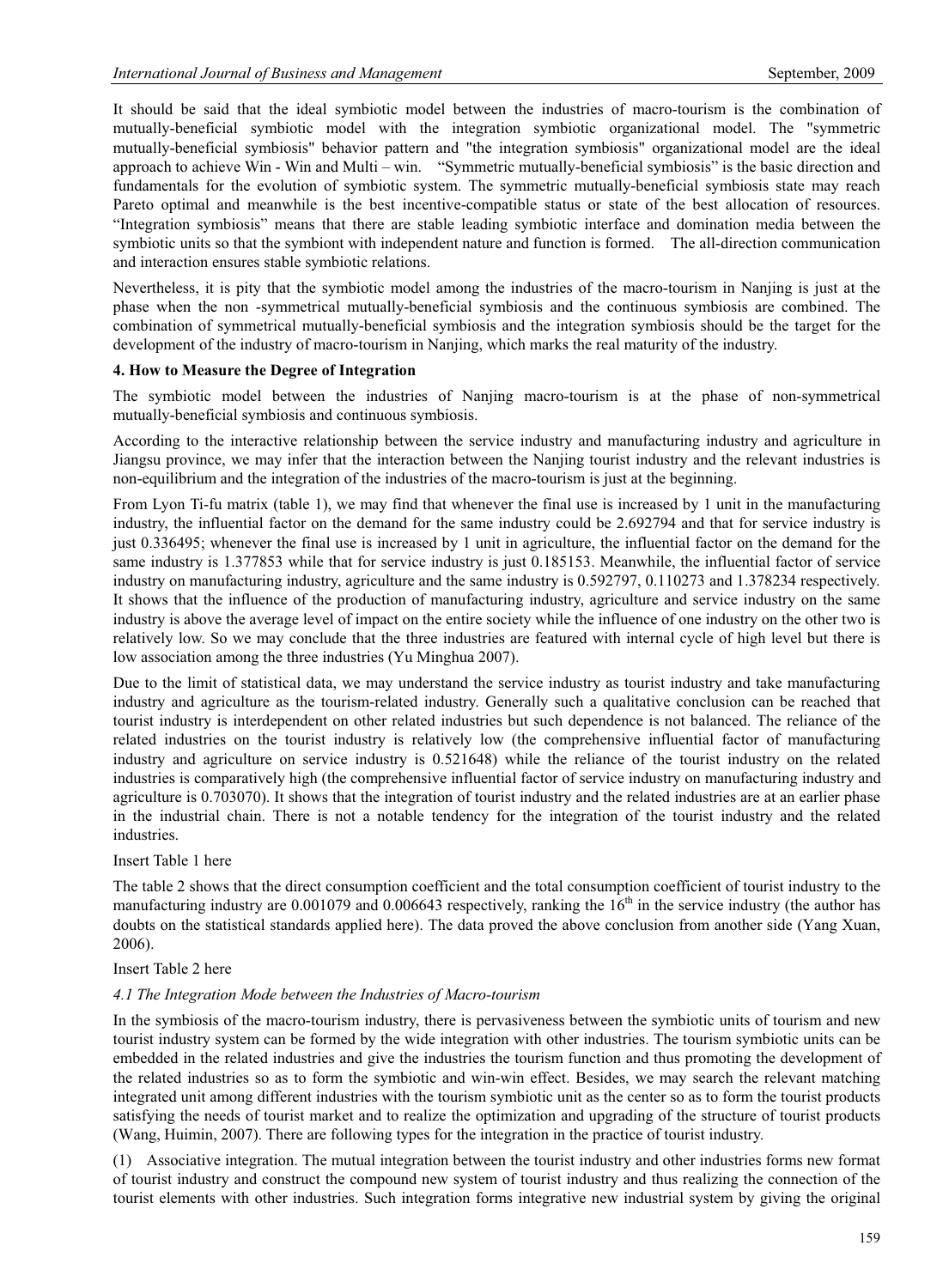industry the new additional function and stronger competitiveness. When tourist function is integrated into industry, agriculture and real estate, the new-type industrial format with mutual penetration to tourist industry is formed such as industrial tourism, agricultural tourism, landscape real estate and timeshare, sports tourism, cultural tourism and rehabilitation tourism.

(2) Functional integration. In the regional social economic construction especially in the construction of key projects, we should integrate the tourist function consciously to realize the integrative development of tourist industry and regional social economic construction. For instance, the TV tower in Shanghai – the Pearl of the Orient became the symbolic tourism landscape of Shanghai; The hundred of stores and 7 theme parks on the airport of Singapore enriches the local tourist products as well as upgrades the recreational function and reputation of infrastructure; the Nanjing-Hangzhou ecological expressway and Cross-sea bridge at Hanghzou bay recently completed are both integrated with the tourist function in the transport infrastructure.

(3) Structural integration. The reorganization integration between the elements within the tourist symbiotic units may bring about the new multi-function tourist products through the mutual integration of tourist elements with various functions. For instance, the Disneyland of Hong Kong jointly launched the low-price tour package of "Hotel  $+$  Air  $+$ tickets" with United Airlines after integrating the hotels and amusement parks affiliated with it. Nanjing Sun Yetsen Mausoleum Scenic area enjoys a high reputation in the tourist market nationwide and possesses its resort hotels so it could have a try like Disneyland.

#### *4.2 Strategy for the Development of Macro-Tourism Industry in Nanjing*

Through the above analysis, the author argues that "macro-tourism" is not only a slogan brought forward by Nanjing Municipal Government but also supported by deep connotations and broad industrial development theories. Macro-tourism is basically characterized by comprehensiveness, openness and interaction. Therefore, we have to follow its own rules in the course of developing the industry of macro-tourism in Nanjing.

**From the perspective of tourism management system, we will further give play to the functions of Nanjing Tourism Steering Committee.** Nanjing Tourism Bureau is in the dilemma of "Big industries with small functions". It is not easy for the bureau to undertake the major task of developing Nanjing's macro-tourism industry. In this regard Shanghai has experience for Nanjing to follow. In 2007, Shanghai Government made the strategy of developing tourist industry: "Promote the industrial integration and form the macro-tourism economy typical of Shanghai. The proposition and implementation of this strategy is based on the organizational form of Shanghai Tourism Management Committee who is led by the deputy mayor in charge of tourism and whose members include the person in charge of each department involved in the industry of macro-tourism. Such management system guarantees the implementation of the strategy of macro-tourism in Shanghai (Liu, Chen, 2007).

**From the perspective of income from tourism, we shall increase the proportion of flexible tourist consumption in the total income of tourism.** Among the six tourism elements, namely, food, housing, transportation, travel, shopping, and entertainment, the first four rigid tourist consumption accounts for 70% of the total income from tourism in Nanjing while the last two 30%. In contrast, shopping and entertainment accounts for 60% of the total income in Hong Kong boasting of developed tourist industry. The contrast shows the low penetration of Nanjing tourism to relevant industries. However, it also suggests the potential and future target of Nanjing tourism from another angle.

**To perfect Nanjing tourist product lines, strengthen the attraction of tourism and prolong tourists' stay.**In addition to the traditional tourist products, we should make efforts to develop such products as business travel, holiday travel, sports travel, study travel, ecological travel and self-driving travel.

**To strengthen the industry integration, create new-style tourism format and promote the development of Nanjing tourism economy.**We should strengthen the integration of tourism with the relevant industries and vigorously develop agriculture tourism, industrial tourism, education tourism, exhibition tourism and city park leisure tourism, etc. so as to promote the social economic development of Nanjing with the framework of macro-tourism.

**To develop the industry of macro-tourism in Nanjing, we should strengthen the regional cooperation of different levels.**Regional tourism cooperation is far from a fresh topic for Nanjing tourist industry. So far Nanjing has joined some regional tourism cooperation organization including the Nanjing-Zhenjiang-Yangzhou Tourist Area with Nanjing as the center and the Yangtze River Delta tourism cooperation organization with members from some developed areas. Among them, the Nanjing-Zhenjiang-Yangzhou Tourist Area and Nanjing Metropolitan Area converge to some extent.

**To develop the industry of macro-tourism in Nanjing, we should pay special attention to exert the social benefits of tourist industry.** With cultural connotations and economic characteristics, tourist industry is a kind of cultural industry in a broad sense. As its focus on the unification of social, economic and ecological benefits, the industry of macro-tourism should consciously play its positive role in shaping the city image of Nanjing, enhancing the soft strength of the city, optimizing the investment environment, improving the life quality of Nanjing citizens and raising the public happiness index. The social benefits of tourist industry are reflected by its role as a bridge. "Tourism lays a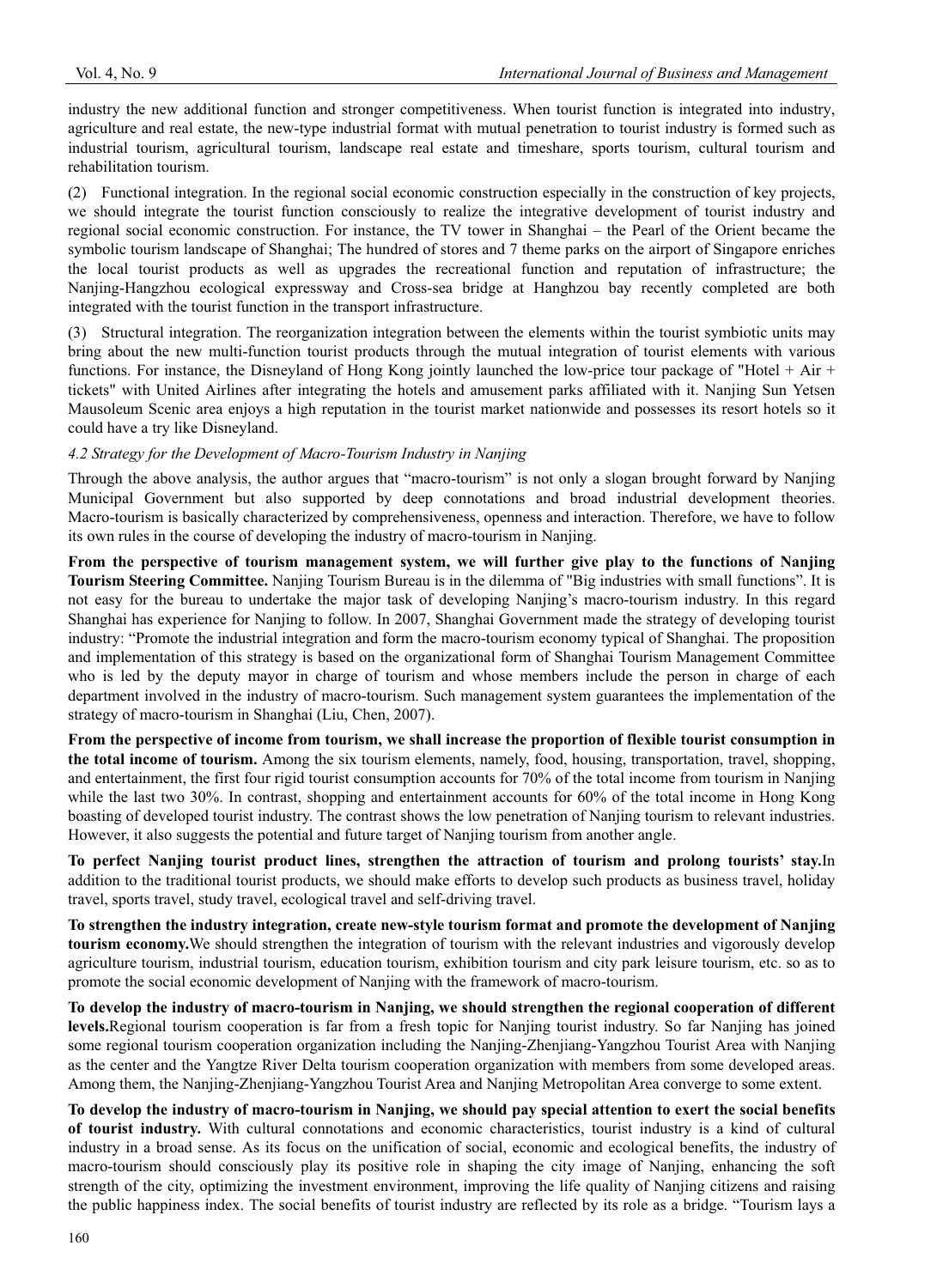foundation for the business and trade". For example, the Plum Flower Festival, Osmanthus Festival and Yangtze River International Tourism Festival lay a sound foundation for the economic growth of Nanjing.

**To develop the industry of macro-tourism in Nanjing, we should strengthen the association between the tourism economy and the overall social –economic development of local region and serve the local economic development.**  For example, like the national macro economy, Nanjing regional economy is also confronted with a series of pressure such as the urban-rural dual structure issue, inflation, the impact of RMB appreciation and employment pressure, etc. To follow and serve the local economic development with tourism, we should take advantage of the characteristics of tourism when taking the macro economy into consideration. The specific measures include: developing agriculture tourism, no arbitrary price hikes, properly encouraging the local residents for outbound tourism, actively attracting labor employment based on the labor-intensive feature of tourism.

In short, to develop the macro-tourism in Nanjing, we should understand the tourist industry as a whole. We should take the composition of all the industries of tourism into full consideration and observe the development of the tourist industry from the perspective of big region, big market, big features and big coverage. We should develop the tourism under the concern and support of the whole society.

#### **5. Conclusion**

The author has been pondering in the course of writing on such a question: why is the slogan of "macro-tourism" presented as early as 13 years ago mentioned today? There could be three answers as follows: first, the presentation, development and maturity of "macro-tourism" is going gradually; second, the model of "macro-tourism" is the natural choice for the development of China's tourist industry; third, we used to understand "macro-tourism" as a single slogan so our shallow academic research on it resulted in the practice failure.

The paper offers a basic framework for the theoretical research on the industry of macro-tourism in Nanjing by analyzing the concept, connotations of macro-tourism and relations between its industries as well as the symbiotic model and development path.

### **Acknowledgement**

I would like to express my thanks to Feng Nianhua, Zhang Weiya, Tang Shu, Yu Shihai, Li Na, Dai Xinyi from the Tourism Management Department of Jinling Institute of Technology for their helps in my writing of the paper.

I would like to acknowledge the financial support received from Jiangsu Government Study Aboard scholarship for this study.

# **References**

Liu, Chen. (2007). City Tourism in Shanghai. *Shanghai Economy*, 5, 10-11.

Luo, Zhijun and Yu, Xuecai. (2001). Research on the Feasibility of Building Nanjing into a Big Tourist City. *Tourism Tribune,* 1, 38-42.

Qiao, Li and Li, Maomin. (2000). The concept of "macro-tourism" and the development of tourism in the  $21<sup>st</sup>$  century. *Shandong Social Science,*5, 40-43.

Topic Group of CPPCC in Nanjing. (1996). The Nanjing Tourism Development in the New Century. *Social Sciences in Nanjing*, 11, 66-73.

Wang, Huimin. (2007). New Concept on the development of tourist industry: 5C Model. *China Industrial Economy*, 6, 13-20.

Xu, Lin and Dong, Suocheng. (2007). Macro-tourism and its development impacts and benefits: A case study of Gansu Province. *Geographical Research*, 2, 414-427.

Yang, Xuan. (2006). The Flourishing Development of Nanjing Tourism Industry. *Statistical information of Nanjing Bureau of Statistics*,  $80<sup>th</sup>$  issue, released on November (12).

Yu, Minghua. (2007). On Industry Integration and the Development of Jiangsu Service Industry. *Statistical analysis information of Jiangsu Bureau of Statistics*, 091st issue, released on December (25).

| Table 1. Lyon Ti-fu factor coefficient among the main industries of Jiangsu Province |  |  |
|--------------------------------------------------------------------------------------|--|--|
|                                                                                      |  |  |

| Industry               | Agriculture | Manufacturing industry | Service industry |  |
|------------------------|-------------|------------------------|------------------|--|
| Agriculture            | 1.377853    | 0.219731               | 0.110273         |  |
| Manufacturing industry | 0.687762    | 2.692794               | 0.592797         |  |
| Service industry       | 0.185153    | 0.336495               | 1.378234         |  |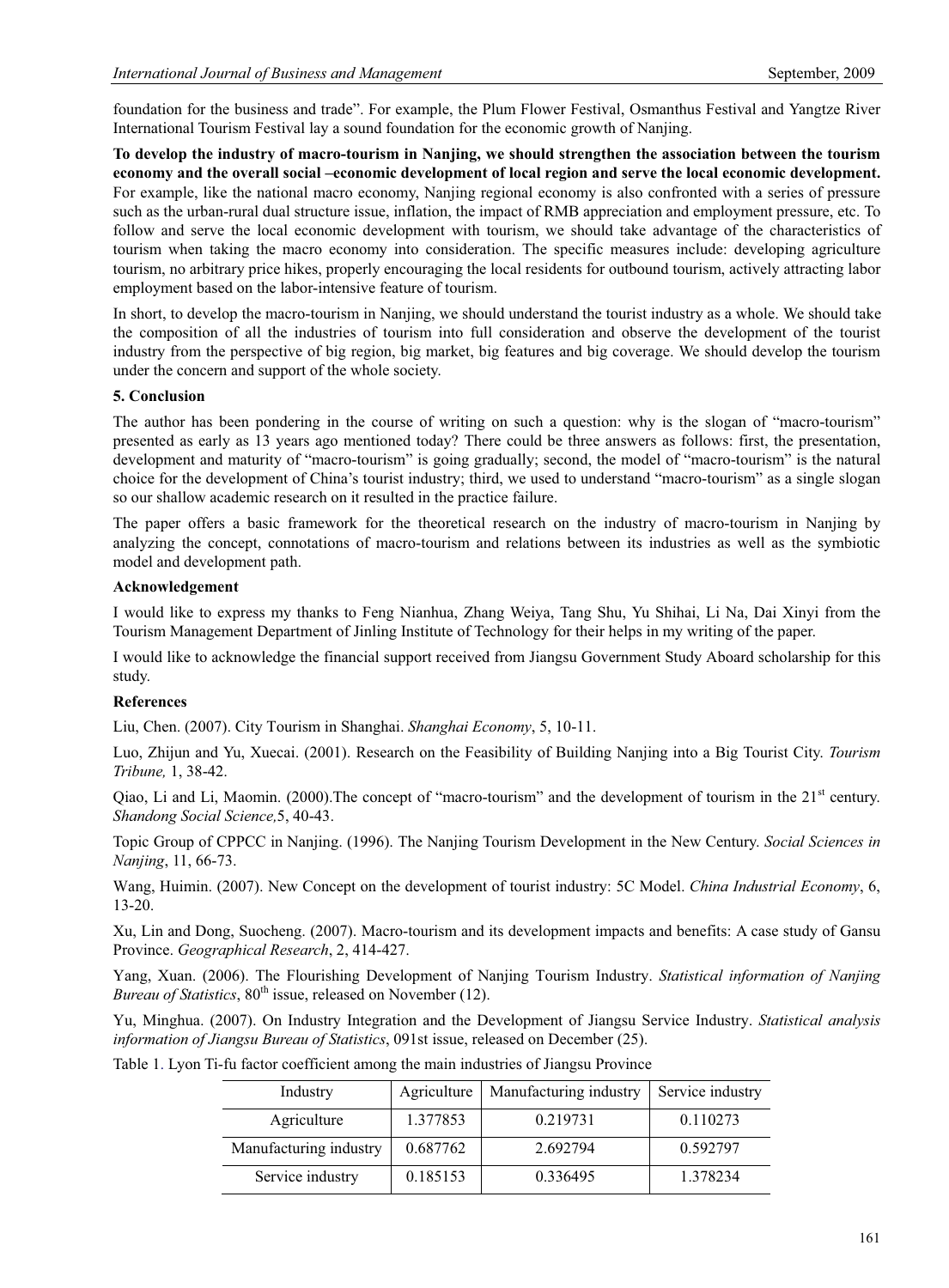| Industry                                                             | Direct consumption<br>coefficient | Rank           | Total<br>consumption<br>coefficient | Ordering       |
|----------------------------------------------------------------------|-----------------------------------|----------------|-------------------------------------|----------------|
| Service industry                                                     | 0.160199                          |                | 0.592797                            |                |
| Transportation and warehousing industry                              | 0.220025                          | $\overline{4}$ | 0.636440                            | 3              |
| Postal industry                                                      | 0.061469                          | 15             | 0.151408                            | 15             |
| Information transmission, computer<br>services and software industry | 0.258111                          | $\mathfrak{D}$ | 0.665098                            | $\overline{2}$ |
| Wholesale and retail trade                                           | 0.122050                          | 10             | 0.312134                            | 10             |
| Accommodation and catering industry                                  | 0.093579                          | 11             | 0.232378                            | 13             |
| Finance and insurance industry                                       | 0.126242                          | 9              | 0.315700                            | 9              |
| Real estate                                                          | 0.081259                          | 14             | 0.208066                            | 14             |
| Leasing business services                                            | 0.090852                          | 12             | 0.245489                            | 11             |
| Tourist industry                                                     | 0.001079                          | 16             | 0.006643                            | 16             |
| Scientific research                                                  | 0.174717                          | $\tau$         | 0.457298                            | 7              |
| Comprehensive technical service industry                             | 0.088813                          | 13             | 0.235034                            | 12             |
| Other social service industry                                        | 0.185162                          | 6              | 0.476620                            | 6              |
| Education                                                            | 0.128136                          | 8              | 0.315858                            | 8              |
| Health, social security and social welfare                           | 0.456463                          |                | 1.123941                            | 1              |
| Culture, sports and entertainment                                    | 0.238703                          | 3              | 0.592508                            | $\overline{4}$ |
| Public administration and social organizations                       | 0.199278                          | 5              | 0.490947                            | 5              |

# Table 2. The consumption coefficient of service industry to manufacturing industry in Jiangsu Province